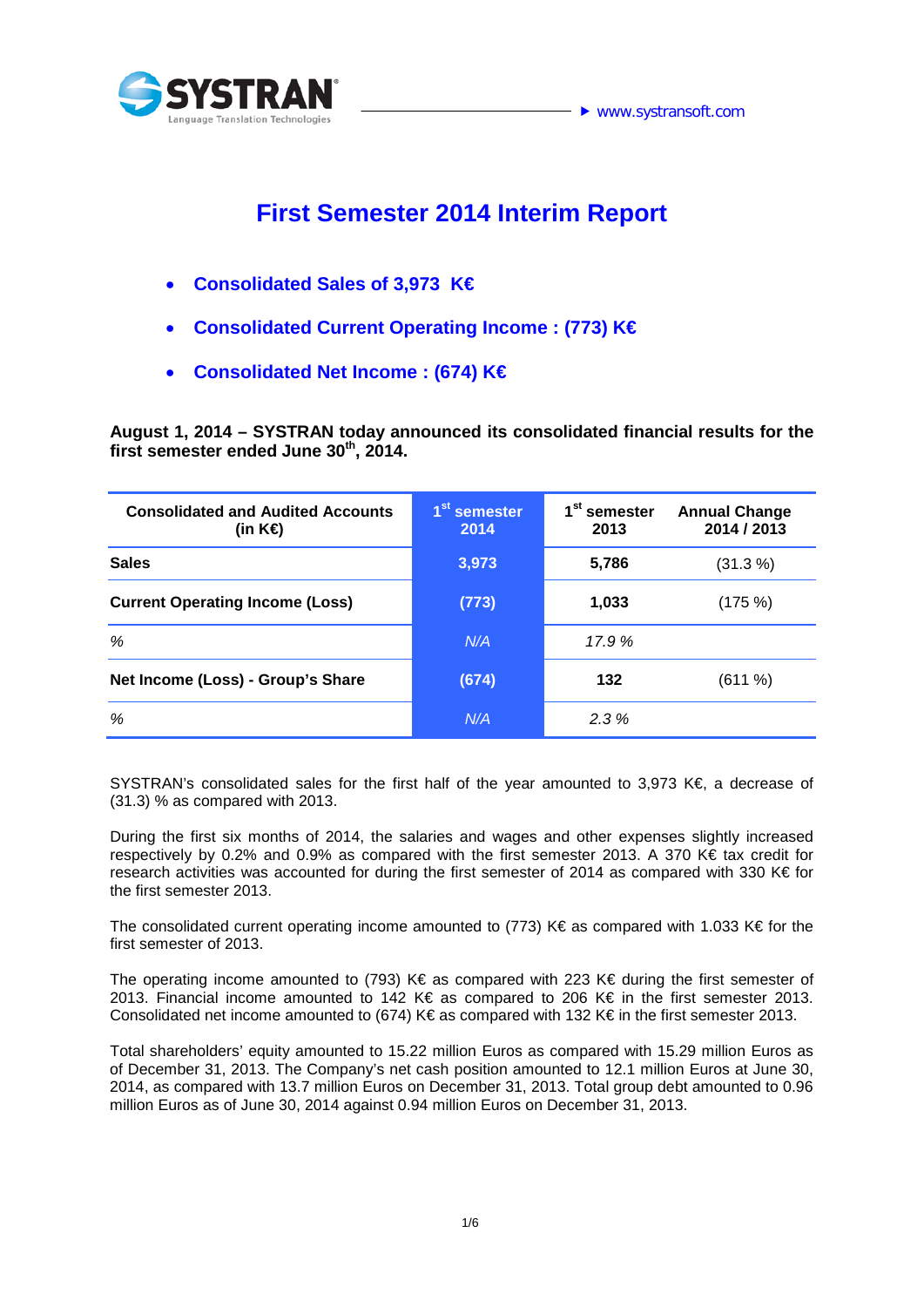

# **Activities – First semester 2014**

Total consolidated sales amounted to 3,973 K€ for the first semester 2014, divided between 2,109 K€ for *Software Publishing* and 1,864 K€ for *Professional Services.*

| In K€                        | 2014  | In<br>$\%$<br>of total | 2013  | In<br>%<br>of total | Annual<br>Change<br>2014/2013 |
|------------------------------|-------|------------------------|-------|---------------------|-------------------------------|
| <b>Software Publishing</b>   | 2,109 | 53.1 %                 | 3.597 | 62.2%               | $-41.4%$                      |
| <b>Professional Services</b> | 1,864 | 46.9%                  | 2,189 | 37.8%               | $-14.8%$                      |
| <b>Consolidated Sales</b>    | 3,973 | 100%                   | 5,786 | 100.0%              | $-31.3%$                      |

During the first semester of 2014, license sales amounted to 2,109 K€ and represent 53.1 % of total sales, a decrease of (41.4) % as compared with 2013. This decrease is due to a large order received from the US Government during the first semester 2013, amounting to 1.4 Million Euros.

*Professional Services* sales totalled to 1,864 K€ and represent 46.9 % of total sales, a decrease of (14.8) % as compared with the first semester 2013, mainly due to the slowdown of the co-funded research and development activity.

More than half of SYSTRAN sales are in North America. Sales are distributed as follows:

| By geographical area of customer location<br>(in thousands of euros) | 1st sem. 2014 | 1st sem. 2013 |
|----------------------------------------------------------------------|---------------|---------------|
| Europe                                                               | 1.590         | 1.717         |
| North America                                                        | 1,977         | 3,642         |
| Other geographical areas                                             | 406           | 427           |
| <b>Total sales</b>                                                   | 3,973         | 5,786         |

# **S** Outlook

In 2014 SYSTRAN plans to expand the sales team to develop revenue in all business segments. SYSTRAN will also launch new cloud services to complement its line of products and services for corporate customers.

Taking into account the level of existing orders and the current economic environment, sales for the second semester 2014 should be higher than the first semester 2014.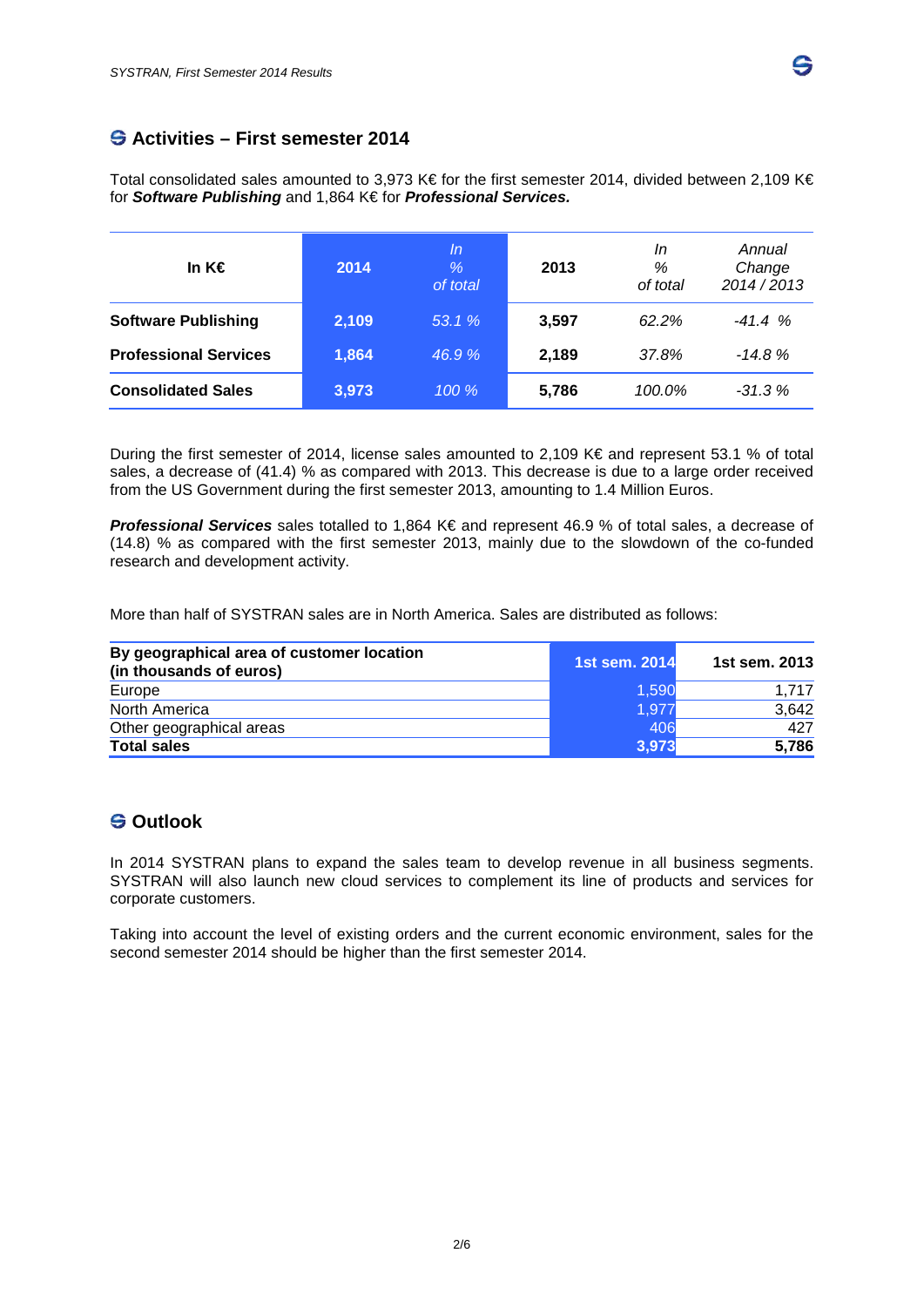# **S** Tender offer project by CSLI

On April 25, 2014, SYSTRAN and CSLI confirmed that in accordance with the announcement made on April 2, CSLI had completed the acquisition of all of the shares held in SYSTRAN by Dimitris Sabatakakis<sup>[1](#page-2-0)</sup>, Guillaume Naigeon<sup>[2](#page-2-1)</sup>, Denis Gachot, Jean Senellart, Charles-Eric Boscals de Réals<sup>[3](#page-2-2)</sup>, together with Valfinance and SOPI, representing approximately 38.0[4](#page-2-3)%<sup>4</sup> of SYSTRAN's share capital, at the price of  $\text{E}$  per share and for a total purchase price of approximately  $\text{E}15.7$  million.

As announced, and in accordance with the regulations of the French *Autorité des marchés financiers* (AMF), CSLI has filed a tender offer for all of the remaining shares at the price of the block trade, namely €5 per share. This tender offer has been approved on May 27, 2014 by the French *Autorité des marchés financiers* (AMF), under visa Nr. 14-235.

On July 11, 2014 the French *Autorité des marchés financiers* (AMF) announced the results of the tender offer: 3,889,239 shares have been brought to the offer. On July 11, 2014 CSLI owned 7,034,083 shares, representing 84.77% of the share capital and at least 80.23% of the voting rights<sup>[5](#page-2-4)</sup>.

It is reminded that SYSTRAN owns 794,024 of its own shares, representing 9.57% of its share capital.

On July 11, 2014 shareholders who didn't bring their shares to the offer represented 5.66% of the share capital.

In accordance with article 232-4 of the AMF regulation, the tender offer has been re-opened as from 16 to 29, July 2014, which will allow all the remaining shareholders of SYSTRAN to bring their shares at the same conditions as the original offer.

The bidder will reserve the right to undertake a squeeze out (*retrait obligatoire*) if the minority shareholders do not represent more than 5% of the shares or voting rights of SYSTRAN following the completion of the tender offer.

### $\bigcirc$  Dispute with the European Commission

On April 18, 2013, the European Court of Justice set aside the judgment of the European General Court ordering the European Commission to pay SYSTRAN a lump-sum amount of 12,001,000 Euros as compensation for the material damage sustained by it.

SYSTRAN reimbursed the amount of 12,001,000 Euros to the European Commission and has recorded a provision for risks, corresponding to the cost incurred by the European Commission before the European Courts.

Following the decision of April 18, 2013, SYSTRAN has lodged a new action against the European Commission before the Court of Luxemburg. The assignation was delivered to the European Commission on June 19, 2013.

<span id="page-2-0"></span><sup>&</sup>lt;sup>1</sup> Via a holding company held by Dimitris Sabatakakis, Chief Executive Officer and President of the Board of Directors<br>of SYSTRAN, and to which he has contributed his SYSTRAN shares.

<span id="page-2-1"></span><sup>&</sup>lt;sup>2</sup> Directly and via a holding company held by Guillaume Naigeon, member of the Board of Directors of SYSTRAN, and to which he has contributed some of his SYSTRAN shares.

<span id="page-2-2"></span>Denis Gachot, Jean Senellart and Charles-Eric Boscals de Réals are members of the Board of Directors of SYSTRAN

<span id="page-2-3"></span>SYSTRAN. <sup>4</sup> I.e. 3,144,844 shares out of a total of 8,267,628 shares, taking into account the 300,000 shares created as a result of the exercise of the vendors' stock-options and transferred today to CSLI.

<span id="page-2-4"></span><sup>5</sup> Based on a share capital of 8,297,628 shares representing no more than 8,767,149 voting rights (taking into account the loss of double voting rights attached to the shares with have been brought to the offer and that the shares not brought to the offer may all have double voting rights), according to  $2^{nd}$  paragraph of article 223-11 from the AMF general rules.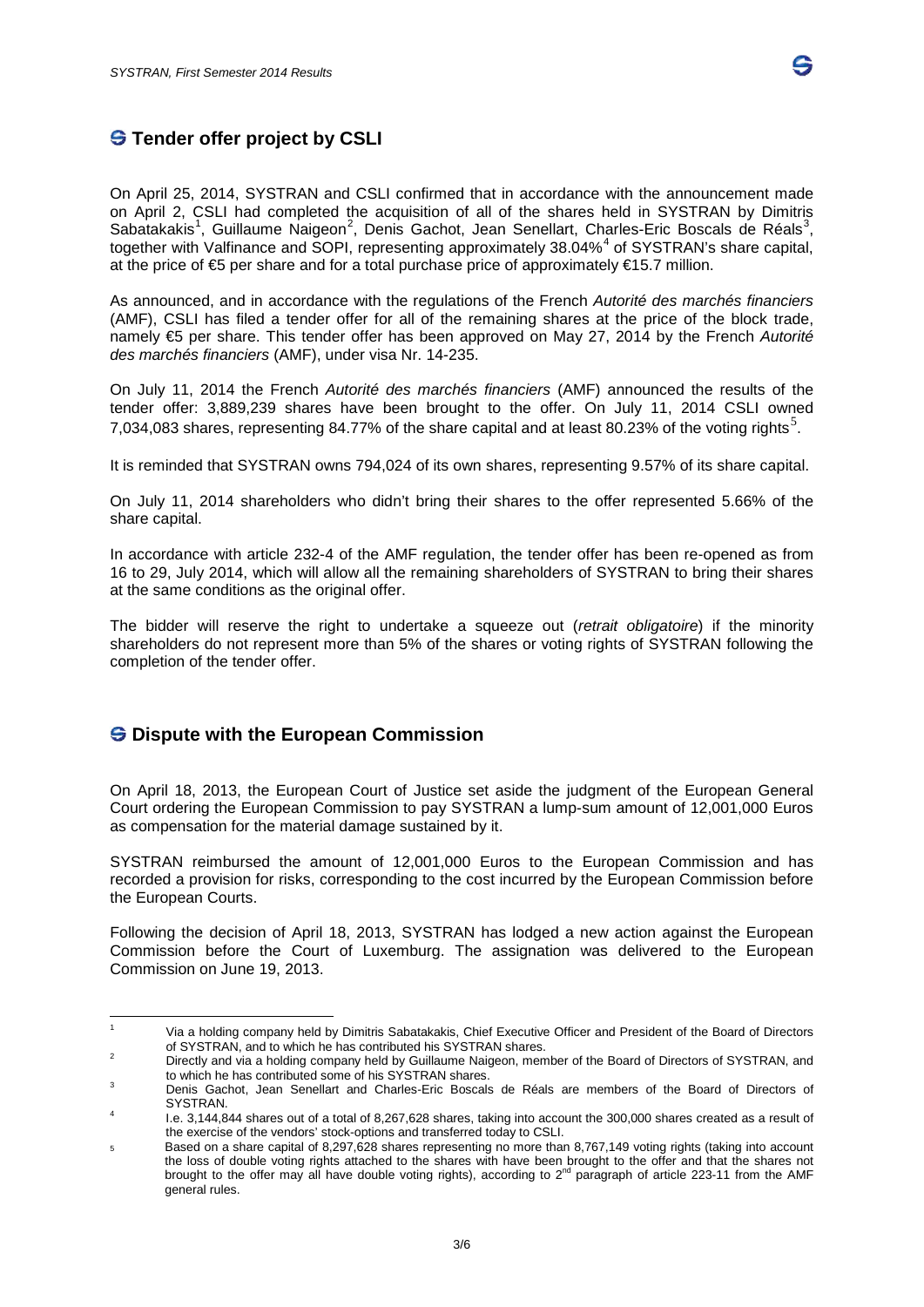

In this case Nr 157000, the European Commission delivered its memorandum on February 18, 2014. On July 8, 2014 SYSTRAN delivered its memorandum in response. During the hearing which took place on July 8, 2014, the advocate of the European Commission requested a time period of 3 months to deliver his answer.

On the other hand, the European Commission has claimed for compensatory interests, based on 12,001,000 Euros which have been reimbursed to the Commission. SYSTRAN has recorded a provision to cover the risk of paying these interests. But SYSTRAN has disputed this claim for compensatory interests and has lodged an action for annulment in front of the General Court of the European Union. In this case T-481/13-14, the European Commission delivered its response on November 28, 2013. SYSTRAN delivered its reply on January, 21 2014. On January 22, 2014 the Court informed SYSTRAN that the European Commission has to provide its memorandum in response on March 6, 2014. On March 14, 2014 SYSTRAN has been informed by the General Court that the European Commission didn't provide any response and therefore the written procedure was closed. The next step will be communicated by the General Court later on.

# **About SYSTRAN**

SYSTRAN is the market historic provider of language translation software products and solutions for the desktop, enterprise and Internet.

Use of SYSTRAN products and solutions enhance multilingual communication and increase user productivity. SYSTRAN delivers real-time language solutions for search, content management, online customer support, intra or intercompany collaboration, and eCommerce.

With the ability to facilitate communication in 60 language combinations and in 20 vertical domains, SYSTRAN's software is the choice of leading global corporations, portals and public agencies.

SYSTRAN has been pioneering advances in machine translation for over 45 years. Its latest achievement, SYSTRAN Hybrid MT, combines the predictability and language consistency of rulebased machine translation with the fluency of statistical MT.

SYSTRAN is headquartered in Paris, France with a North American office located in San Diego, California, USA.

SYSTRAN (Code ISIN FR0004109197, Bloomberg: SYST NM, Reuters: SYTN.LN) is listed on EuroNext Paris, Compartiment C.

For more information, visit [www.systransoft.com](http://www.systransoft.com/)

# **About CSLI**

CSLI is a leading provider of language translation software and services. CSLI has a dominant market position in the Korean translation market and it offers translation solutions and services, including document translation and automatic web translation to various corporations, government agencies and individuals.

CSLI's proven technology and accumulated language resources allow the company to better serve its customers. Specifically, CSLI's high-quality translation engines offer a real-time, bidirectional translation for many languages including Korean, Japanese, Chinese and English.

CSLI is dedicated to developing various language translation solutions to make the world more connected and it plans to further expand its market presence in the global language translation market.

CSLI is headquartered in Seoul, Republic of Korea with presence in USA, China, France, etc.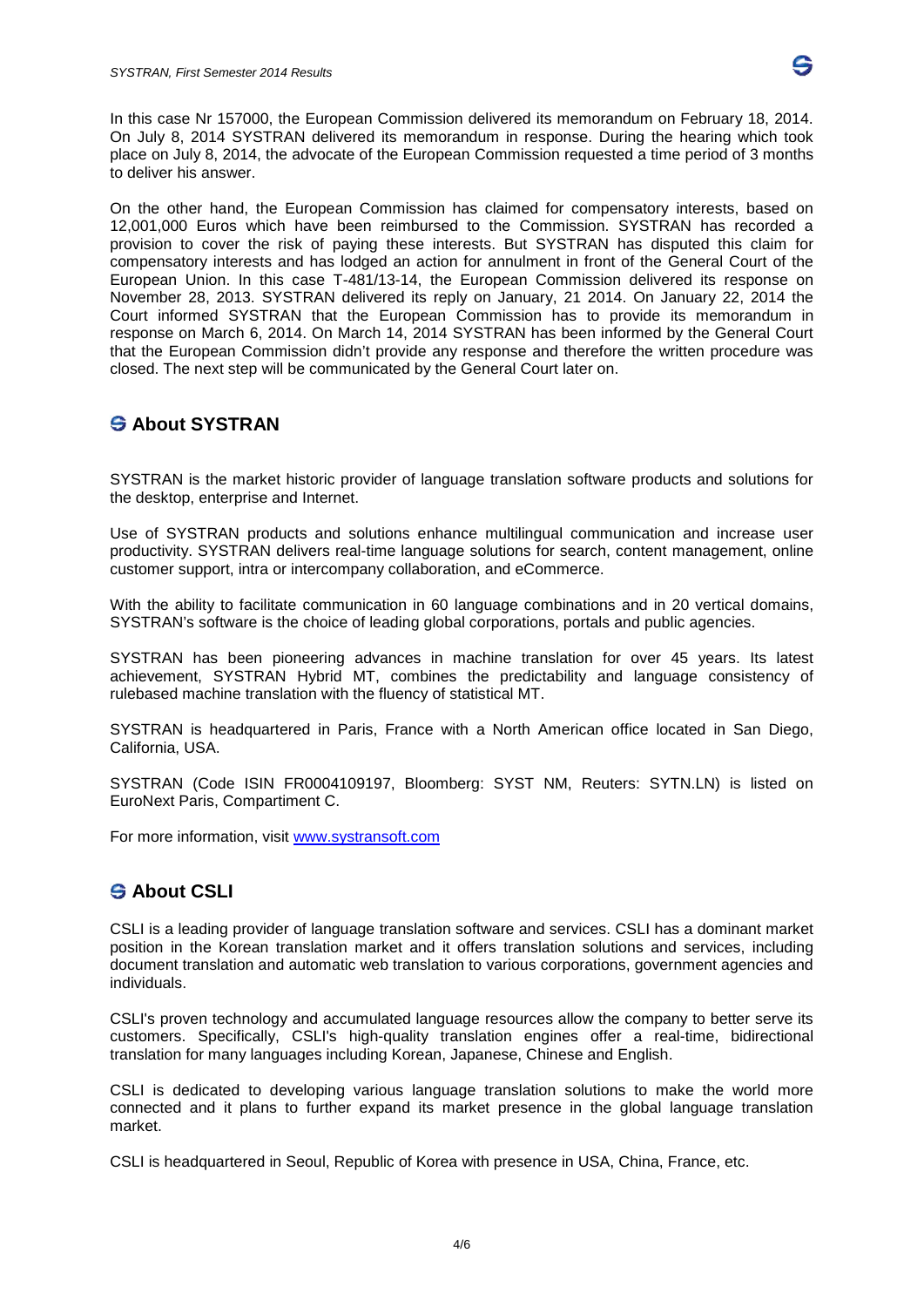For more information, please visit [www.csli.co.kr](http://www.csli.co.kr/)

# **G** Contact

#### **Guillaume NAIGEON, CEO** Telephone: +33 (0)1 44 82 49 00 Fax: +33 (0)1 44 82 49 01 Email: [naigeon@systran.fr](mailto:naigeon@systran.fr)

Results for the third quarter 2014 ending on September 30, 2014 will be announced on November 7, 2014.

G,

This Press Release is available for download at: <http://www.systransoft.com/systran/investors/press-releases>

Half-Year financial report is available for download at: <http://www.systransoft.com/systran/investors/financial-report/half-year>

5/6